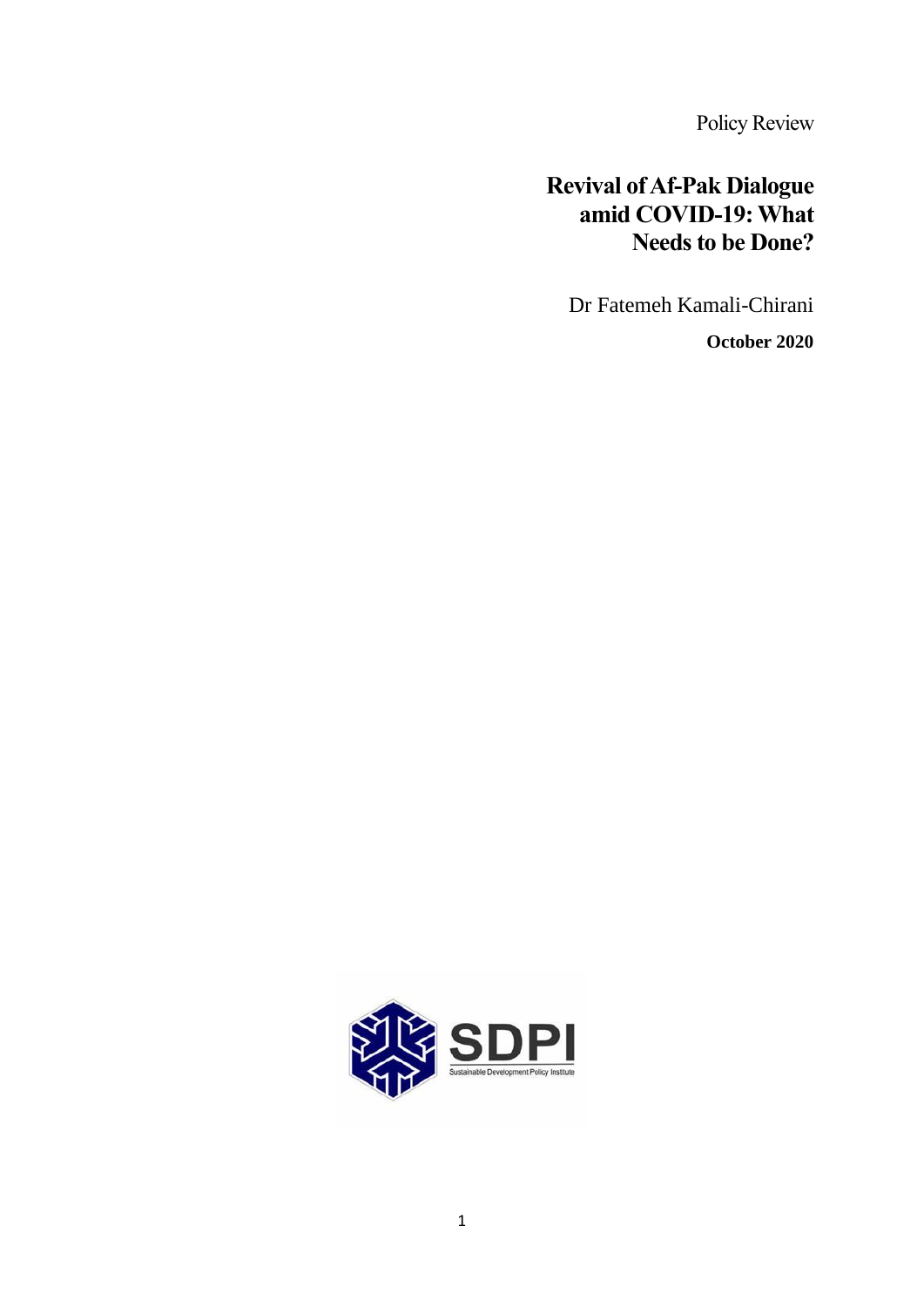## **Contents**

- 1. Introduction
- 2. Methodology
- 3. Discussion and Analysis
	- 3.1. Diverse ethnical inclusivity in dialogue
	- 3.2. Necessity of bilateral trade ties and Afghan power groups' help in COVID-19 era
	- 3.3. Prioritizing the end of violence and security in Afghanistan in dialogue
	- 3.4. Narco Business: an obstacle to reach peace
	- 3.5. Necessity of having non-governmental delegates in dialogue
	- 3.6. Excluding sensible topics and focusing on practical solutions
	- 3.7. Avoiding self-righteous expressions and moving forward
	- 3.8. Extending scope of Af-Pak dialogue to parliamentary and youth initiatives
	- 3.9. Empowering Afghans to restore peace
- 4. Conclusion and Recommendations

References

Annexure 1

Annexure 2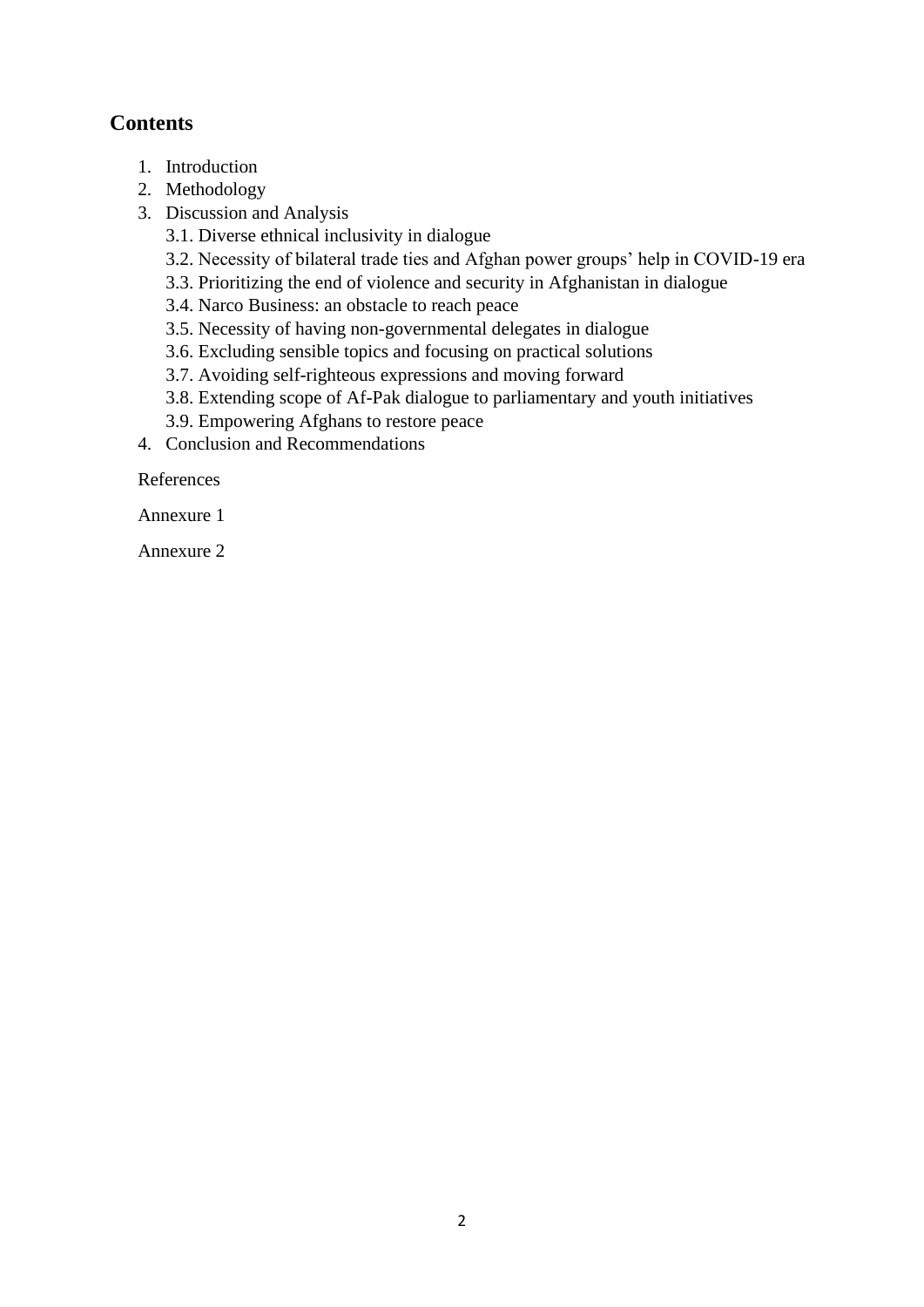## **1. Introduction**

Many rounds of talks between the stakeholders have been held so far to put an end to war in Afghanistan - a war that is going on for more than 40 years. The new efforts to construct Afghan peace process started in 2001, however, still there is no big step forward.

The peace agreement/deal signed between Trump administration and Taliban leadership in Doha (Qatar) on February 29, 2020 is though being considered a key step, it is not enough to achieve a lasting peace. Further steps to make peace happen in the war-torn country, according to experts, may be:

- Negotiating an agreement between the Afghan government and Opposition groups regarding future setup of the country
- Making a suitable plan for the US troop withdrawal, and
- Cooperating with the neighbouring countries, specifically Pakistan, to deal with economic and security issues.

Pakistan has been a partner of negotiation, cooperation, and policy dialogue in Afghan peace process for decades. The exchange of ideas over peace has been done in different formats, including Track-I diplomacy (among officials and state representatives), Track 1.5 diplomacy ( between serving or retired officials and civil society representatives), and Track II diplomacy (between civil society representatives from both sides). Annex 1 provides a selected state or track I, track II and 1.5 diplomacy, during the last five years.

Both Pakistan and Afghanistan used diplomacy sessions to strengthen their bilateral and regional relationship. Sometimes these sessions are called dialogue. However, dialogue in definition and practice is different from the communication in political realm. The word 'dialogue' has roots in Greek word of *dialegesthai*. It means "to conduct conversation" (Linel 2009: 2-3). Dialogue in different languages is used in the same sense as 'conversation'<sup>1</sup>. However, dialogue is much more than just talking to one another or communication between two sides. It has rather a complex, rich and cultural connotation.

This policy review aims to highlight the necessity of Af-Pak "dialogue" for the restoration of peace in Afghanistan. It also aims to improve the quality of the communication while focusing on different aspects of the dialogue like suitable participants, conditions as well as topics for discussion. Of course, reaching a perfect dialogue based on concepts and principles is not easy.

<sup>&</sup>lt;sup>1</sup> In Persian, Urdu and Dari languages, the word dialogue is written as Goft-o-Gu (گفتگو), which reflects an interactive capacity. It is a combination of two words: 1) Goft which means "said", which refers to what has been said, and 2) Gu, "say" which refers to permission to talk. Mette Lindgren Helde defines dialogue as a special form of communication, in which participants seek to actively create greater mutual understanding and deeper insight. According to John Stewart dialogue occurs "when the participants let the others happen to them while holding their own ground. Dialogue's primary goal is understanding rather than agreement, an outcome that can result from sustained collaborative inquiry."

The term dialogue is generally used by diplomats and social activists. Using the word dialogue in variety of fields can be a signal of having interest to "understand" other side. It is possible that politicians, who use the word dialogue, don't mean that, but they mean it to conduct "debate" or "negotiations". Debate and negotiation can be used for problem-solving and conflict resolution; Sometimes politicians use the word dialogue to convince the other side. There are four basic principles which make a dialogue fully possible: trust, openness, honesty, and equality.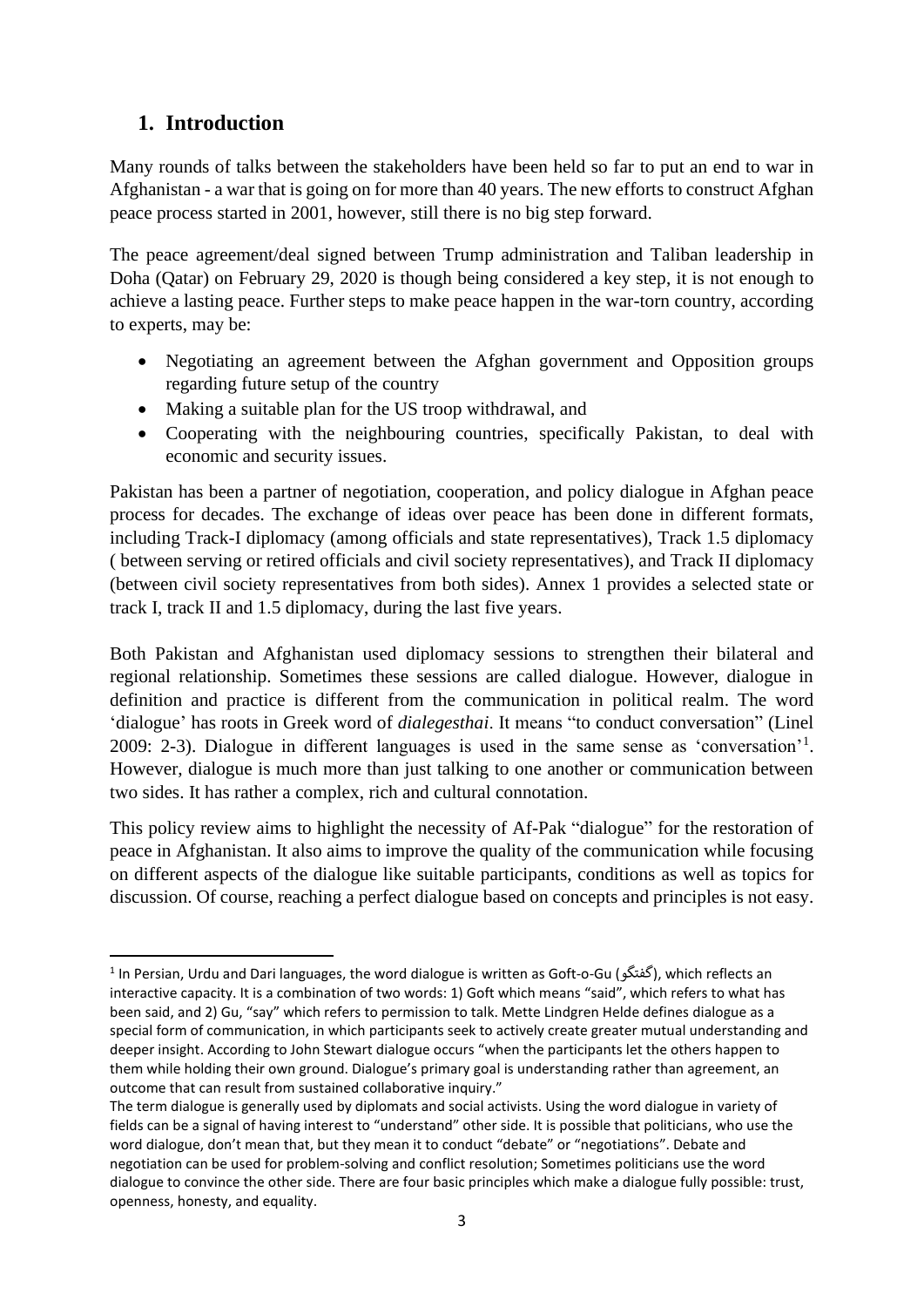However, a feedback of experienced participants of the focus group can help analyse the specific mistakes or potential to make "better" dialogue sessions in future.

## **2. Methodology**

The analysis of the paper is mainly the outcome of a focus group discussion (FGD) among Pakistani, Afghan and international experts, who have already participated in Track II and 1.5 diplomacy. The discussion took place in an online webinar series organized by Sustainable Development Policy Institute (SDPI) in April 2020.

Since the FGD itself was a platform of dialogue between Afghan and Pakistani actors, there have been some misconceptions regarding the role of Pakistan and expectations of Afghanistan to peace and dialogue in the meeting.

## **3. Discussion and Analysis**

Different political and reginal actors should talk to each other instead of talking about each other. That is crucial for constructing peace. Dialogue addresses the stakeholders' concerns, therefore, they must keep in mind the importance of perception and misperception in international relations as well as in conflict resolution. Involving all the sides in the peace process is a constructivist approach. Any prediction about foreign policy of countries is not possible only by knowing the capabilities and intentions of different actors but also by understanding the ways in which they perceive each other's capabilities and interests. That is prerequisite to peace and understanding each other through dialogue.

To have a mutual framework for dialogue between Pakistan and Afghanistan, Taimur Shamil (personal communication 2020) stresses the need for creating a conducive environment by taking diplomatic and political initiatives. In the past, "blame game" has adversely affected the Pak-Afghan ties. It is now time that both sides put an end to any propaganda and work for mutual peace.

### **3.1. Diverse ethnical inclusivity in dialogue**

Taimur Shamil (personal communication 2020) says that the dialogue between Pakistan and Afghanistan has always been active. The decades long trade and social interaction along the Pak-Afghan border has allowed people from both sides to understand each other and the political dynamics that impact them. Even during the pandemic situation, the dialogue and interaction between the people of Afghanistan and Pakistan continued albeit in a less formal way. Regarding the internal and external political dynamics in Afghanistan, Shamil (personal communication 2020) adds that any future settlement must ensure an inclusive framework for peace that is acceptable for all the ethnic groups in Afghanistan, i.e. Pashtun and non- Pashtuns as well as religious groups.

### **3.2 Necessity of bilateral trade ties and Afghan power groups' help in COVID-19 era**

It is not easy to discuss conditions and necessity of dialogue between Afghanistan and Pakistan amid COVID-19 while euphoria of war is still haunting the people of Afghanistan. Dialogue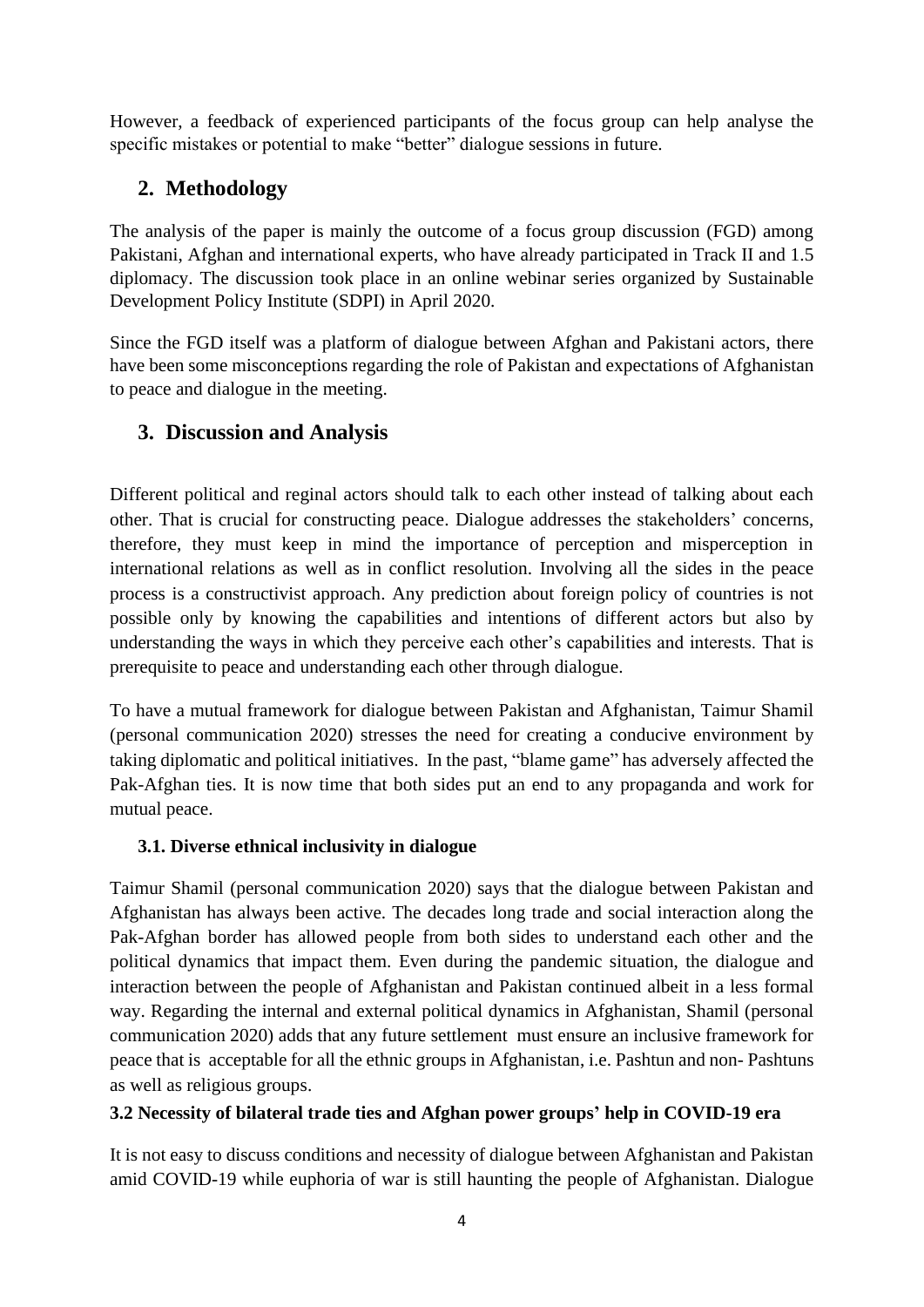must bring practical solutions to get people out the difficulties of life. Orzala Nemat (personal communication 2020) says that the current pandemic situation has not stopped the war. The war continues to undermine the freedom and security of the people of Afghanistan. One can count various issues in the context of peace process but for the people of Afghanistan, it is a matter of security and life.

Nemat (personal communication 2020) states that the trade potential of both countries should be optimally utilized in order to benefit the people. The cross-border trade between Pakistan and Afghanistan has an immense potential to improve the lives of the people living on both sides of the border. The trade, in times of COVID-19, would help the people to work on mutual gaols. Since Pakistan shares long borders with Afghanistan, therefore, any disaster resulting from pandemic in Afghanistan, may create a huge risk for Pakistan.

Looking at the overall situation arising out of pandemic and the ongoing war in Afghanistan, Nemat (personal communication 2020) believes that low quality of health and education services will bring lot of difficulties to Afghans' lives. For instance, the shortage of trained doctors, nurses, hospital personnel and technical staff with lack of expertise in using new machines is the next challenge. A country of about 39 million people still does not have basic facilities to deal with health issues. Taliban, instead of targeting the government installations, should better concentrate on senilities of COVID-19, and provide support to medical practitioners and health workers for a larger good.

### **3.3. Prioritizing end of violence and security in Afghanistan in Dialogue**

The deal between Taliban and the US in Nemat's view (personal communication, 2020) will not bring peace to Afghanistan. Taliban and other anti-government factions do have a monopoly over violence in Afghanistan and continue to undermine the security situation, therefore, the violence will not be stopped by making a simple deal.

Regarding the military dynamics of Afghan issue, Shamil (personal communication 2020) says:

"Security issue in the region is one of the major concerns for Pakistan and Afghanistan. Since Taliban and Afghan government forces, along with other belligerents, continue to fight for military dominance, the issue seems militaristic in nature. However, military is not the only solution, hence political as well as diplomatic channels should be used to resolve the issue."

Asif Durrani (personal communication 2020) argues that there are positive developments in connection with signing the peace agreement between the US and Taliban, which would create positive impact on Afghan peace process. Af-Pak dialogue may shape the process of applying this deal positively. Because after 9/11, there were outstanding issues and both countries addressed the problems successfully.

#### **3.4. Narco Business: an obstacle to reach peace**

In addition to the factor of conflict between the Afghan government and Taliban, there are other dynamics contributing to peace in Afghanistan. According to Asif Durrani (personal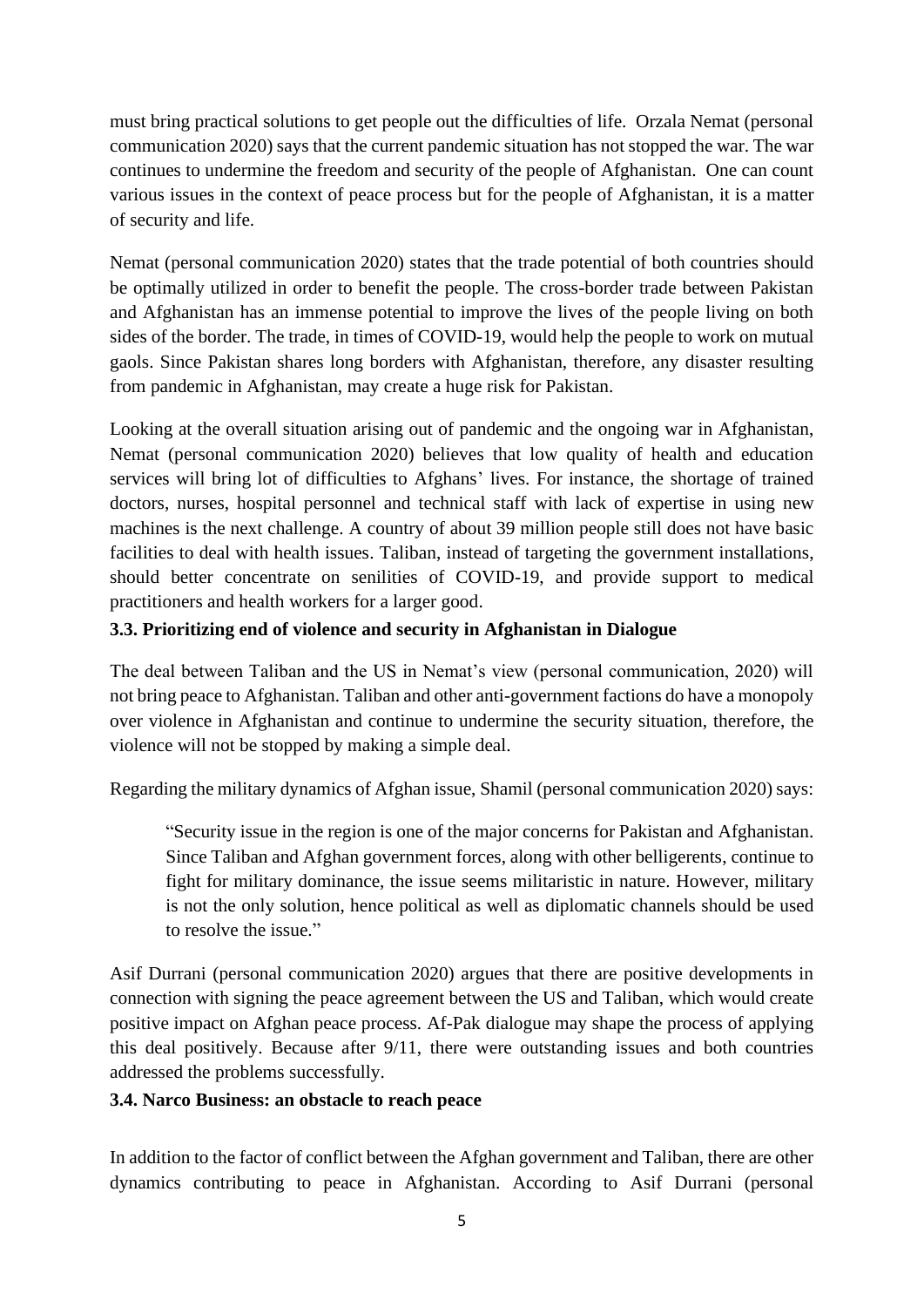communication 2020), the business of Narco influences in shaping the power structure in Afghanistan as well. According to the US military, 90% of the world's heroin (worth \$4billion) is produced from opium which is grown in Afghanistan (Rowlatt 2019). "A quarter of this amount is received by opium farmers while the rest goes to district officials, insurgents, warlords, and drug-traffickers" (United Nations Office on Drugs and Crime [UNODC] 2007). Afghan officials have benefited from this narco-business as Bradford (2019) discusses it in his recent book.

Once a country becomes a Narco state, Asif Durrani (personal communication, 2020) says, then its sovereignty is compromised. Citing the example of Columbia, which has been trying to come out of the difficulties for the last four decades, he says it has not been fully successful, even with the US support, therefore, constructing peace in countries which have Narco business, needs extensive efforts to control this menace. All the countries, especially Pakistan as a neighbour, need to cooperate more in this regard.

#### **3.5. Necessity of having non-governmental delegates in dialogue**

Civil society and academics can play an important role in the dialogue because of its high learning capacity and the fact that it can use its capacities beyond the social milieu in their respective countries.

Mushtaq Rahim (personal communication 2020) emphasizes the inclusion of scholars and analysts to the dialogue as well. If a state representative comes to dialogue, he/she will defend the view of his/her respective government. Hence the dialogue will remain confine to politics and diplomacy. So, there is a need to change the nature of dialogue by discussing and addressing some common issues. In the dialogue over peace, issues like national interest should be set aside at least for some time. Concentration of dialogue should be on a solution instead of defending certain policies.

#### **3.6. Excluding sensible topics and focusing on practical solutions**

Analysing the problems, which hindered peace process in Afghanistan, Nemat (personal communication 2020) believes that domestic issues of Afghanistan should be excluded from the Af-Pak dialogue. Moreover, opposition groups of Afghan government, and groups led by Dr Abdullah Abdullah, for instance, are not the main hindrance in peace, but these are internal power sharing disputes that will resolve eventually in post-election results' bargain. Despite all differences and difficulties inside Afghanistan, there is an agreement over cooperation with Pakistan to strengthen relationship between the two countries. Despite wasting energy on the ethnic composition of Afghan opposition groups, it would be better to focus on basic issues. Nemat (personal communication 2020) suggests the dialogue should focus on common issues especially the ceasefire.

Af-Pak dialogue must have basic benchmark in five areas such as: 1) anti-terrorism, 2) reconciliation, 3) economic development, 4) bilateral cooperation, and 5) regional cooperation. The real significance of civil society actors' dialogue lies not only in building people-to-people contact but also it would illustrate the common hope of both sides for peace. It is to put pressure on the governments as well as establishments on both sides to take priority to the wishes of ordinary people. Facilitation in trade cooperation against drug-trafficking will strengthen peace in the region. Both sides need the cooperation, more than ever, because firstly the US pull-out from Afghanistan or the region makes stability in the region in the next two or five years critical;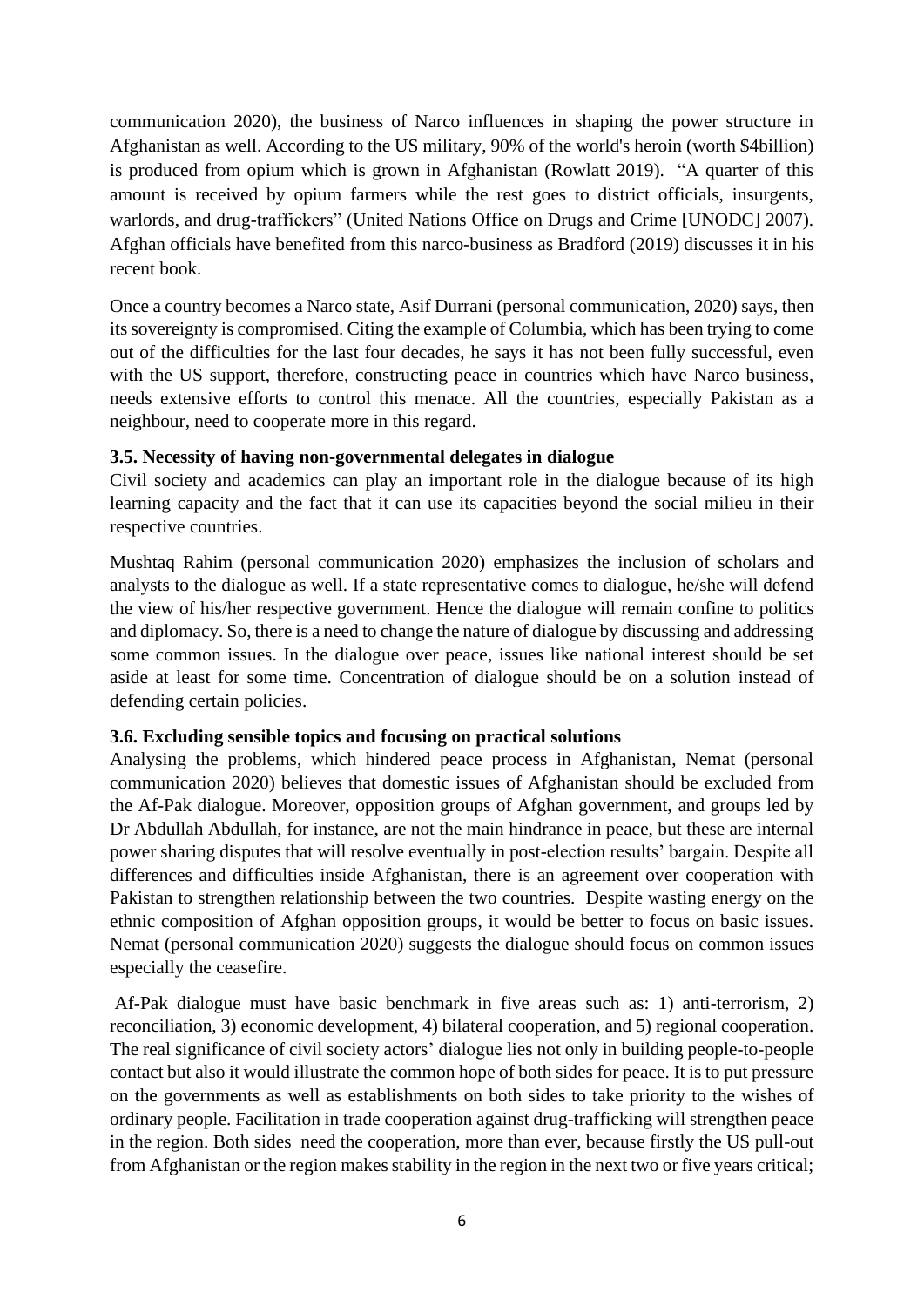secondly, both sides should frame new policies keeping in view the regional peace and security in the wake of COVID-19.

According to Ammara Durrani (personal communication 2020), it is necessary to ask dialogue delegates to reimagine the peace process. In her view, a peaceful Afghanistan needs a just and an inclusive government and society. To make it happen, there is a need to move the current conversation beyond politics and security. Afghans must create a vibrant post-conflict paradigm of good governance, strong political economy, social cohesion, and sustainable development. The conversation should focus on human security because once peace is established, it will benefit the government as well as those who are in charge of security, including human security, health, and education. Peace will benefit whosoever comes to power.

Pakistan has still not adopted a full-spectrum approach towards dialogue that prioritizes human security. Ammara Durrani (personal communication 2020) says that Pakistan has made good progress in cooperation with Afghanistan regarding aspects of traditional bilateral relations, security and economic cooperation, but a people-centric agency of human development – that centralizes women, youths, minorities, the poor and other vulnerable segments of society - is missing. Pakistan has decades of experience in post-conflict stabilization, democratic governance, and sustainable development and can share the experiences with Afghanistan. Pakistani government has yet to fully leverage and engage Afghanistan as a development and prosperity partner. Both the countries need to engage themselves in active exchanges between parliamentarians, civil society, youths, women, media, academia, entrepreneurs, artists, etc. This is what a successful bilateral relationship can look like because these exchanges and collaborations increase the trust, bring normalcy, and smoothen the way for sustainable development to the region.

Dialogue must focus on common human security challenges and opportunities that both countries face. For instance, the youth demographic trends in Afghanistan and Pakistan are common. The average age in Afghanistan is 18+ (Index Mundi, 2018), making it the youngest country in South Asia. Pakistan is the second youngest country in the South Asia, with more than half of its population below the age of 30. Ammara Durrani adds that these common demographic trends illustrate similar human development needs arising in future for both countries. These will require policy responses to leverage on human capital, protection of fundamental rights and political representation. Pakistan government must take these recommendations seriously and facilitate a stronger and dynamic "people-to-people conversation".

#### **3.7. Avoiding self-righteous expressions and moving forward**

There is a general view that participants of dialogue sometimes share self-righteousness when they meet and focus on issues which are outdated. Mushtaq Rahim (personal communication 2020) emphasizes the need to construct trust between two sides in dialogue. For this purpose, a representation of the 'real' people is the need of hour.

According to Amina Khan (personal communication 2020), Af-Pak dialogue needs to move away from the vicious blame game. Instead, it should be used as an opportunity to move beyond the past, focus on the future by opening a new chapter in their relationship. Pakistan and Afghanistan need to widen the scope of their bilateral relationship which has often been limited to the outcome of the peace process - while the peace process is an important facet of the Pak-Afghan relationship, it should not be the sole or determining factor. One avenue where both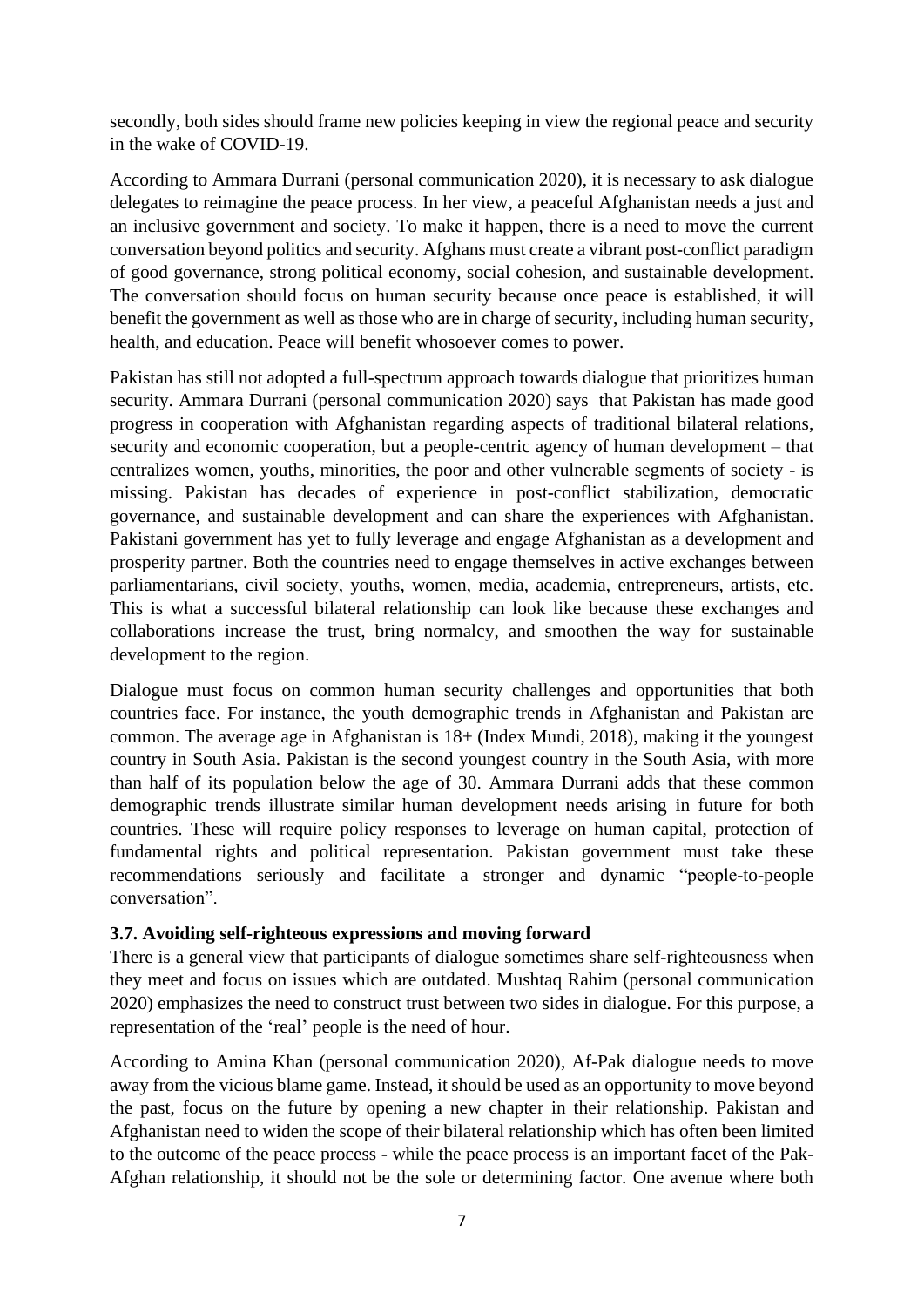countries can further their ties is through the Afghanistan-Pakistan Action Plan for Peace and Solidarity (APAPPS) as a framework of cooperation. A comprehensive plan like APAPPS has the potential to address majority of the mutual issues. The rapidly changing political environment in Afghanistan demands a better coordination between the two countries so that a mutual and lasting peace may be ensured.

Although official or strategic agreements between the two countries is important, Mushtaq Rahim (personal communication) says that they alone do not guarantee the cooperation; "there have been a lot of documents, which have not been implemented; APAPPS took a lot of energy, time and recourse, but it is partly materialized."

#### **3.8. Extending scope of Af-Pak dialogue to parliamentary and youth initiatives**

Ammara Durrani (personal communication 2020) states that involving elected representatives in dialogue will be a solution to deal with the prevailing culture of fear as well as an overly militarized bilateral relationship. She reminds that Afghanistan-Pakistan parliamentary caucus was set up in Karzai government which created an opportunity to discuss and advocate for a more pro-people relationship. Revisiting such cooperation at the parliamentary level can help both countries to move beyond the highly militarized bilateral relationship and gain more democratic views about each other.

Education diplomacy has also been used in recent years to promote dialogue and exchange between the two countries. For example, Allama Iqbal Scholarship Program supports (among other target groups) young Afghan scholars to study in Pakistan. Moreover, civil society actors hold an annual Pak-Afghan Youth Dialogue at academic and extra-curricular levels (Afghan Study Centre 2019). Around 3,000 scholarships have been awarded by the Higher Education Commission (HEC) of Pakistan to the Afghan students under a four-year programme (Darakhshan 2019) as well.

#### **3.9. Empowering Afghans to restore peace**

The peace must be restored by the Afghans themselves. Asif Durrani (personal communication 2020) mentions three steps which Afghanistan needs to take to stand on its own feet. First, Afghans must have a will to take their role seriously. "You can lead a horse to water, but you can't make it drink, "he says and adds that between Pakistan and Afghanistan there are partly blood and partly emotional linkages. Second, Afghan civil society should be empowered and made part of the ongoing effort for peace. Third, Taliban needs to be cleared that they are not the only champions of Islam, as there are different groups, who practice Islam on their own way. All Afghan groups are Muslims and must enjoy security and peace, whether it is Afghan army or Taliban.

Amina Khan (personal communication, 2020) believes that it is time for the Afghans to take ownership of the peace process - external players can't do so. Regional countries like Pakistan can only help support the notion of peace, so at the end of the day reaching a compromise and achieving peace will be an Afghan prerogative. Peace can only be restored if both the stakeholders, i.e. Afghan government and the Taliban decide to compromise. For this, the Taliban will have to drastically reduce and ultimately halt all hostilities towards the state. She reminds that the US and the Taliban signed the peace agreement and that forced the Afghan government to follow specific disciplines for solving problems with Taliban.

### **4. Conclusion and Recommendations**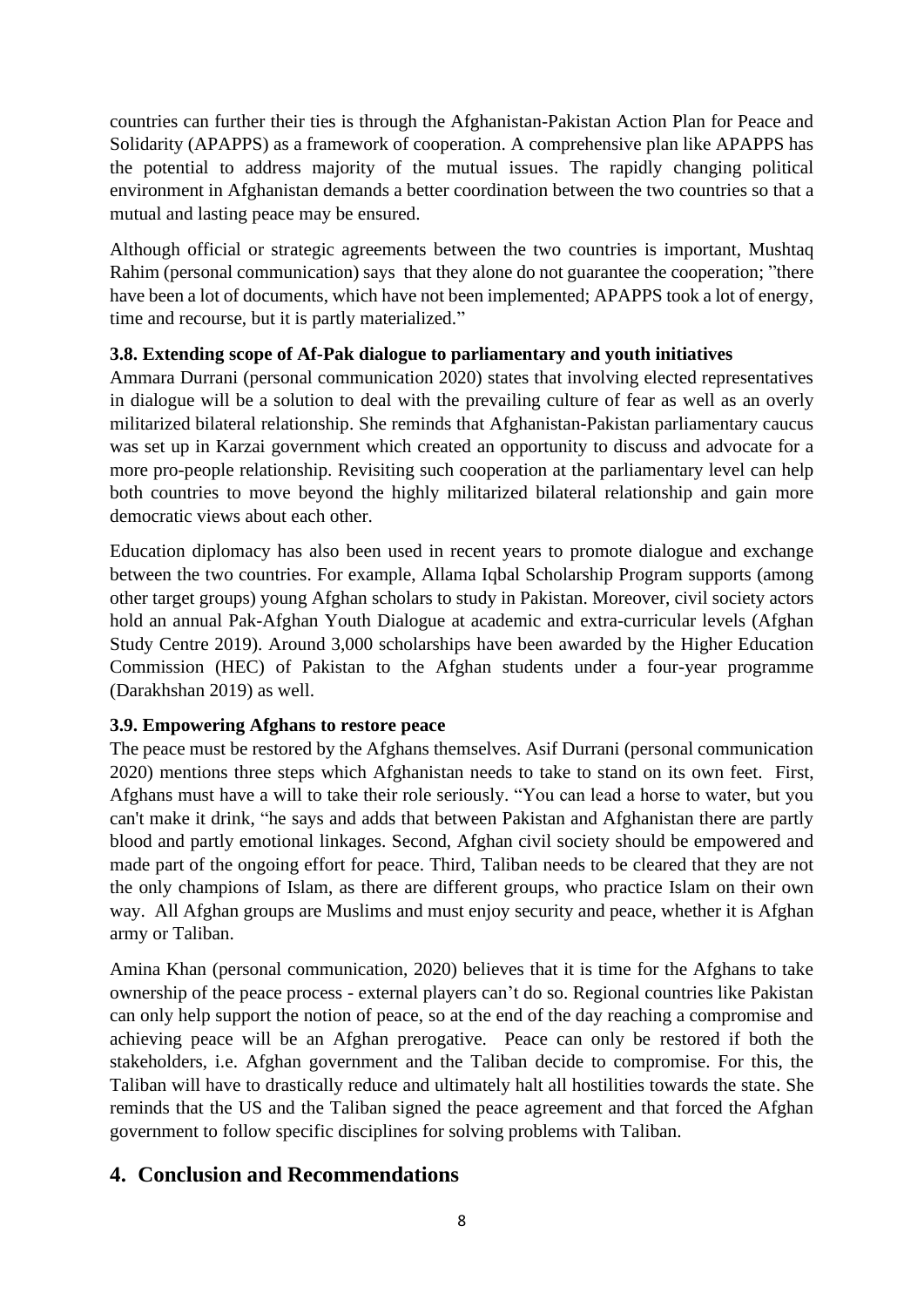Pakistan and Afghanistan have a shared history and culture. Both the countries have maintained cordial relations. However, last several decades had been challenging for both in terms of security and economy. The recent political developments and the peace deal between the Taliban and the US has pinned the hope that a workable solution for lasting peace in the region is possible. Pakistan has a crucial role in supporting and strengthening prospects for peace in Afghanistan.

Given the current scenario, dialogue needs full engagement of both sides. This policy review recommends that:

- Pakistani participants of the dialogue should ensure a successful communication with Afghan delegates in a conducive and free environment putting an end to blame game.
- Both Afghans and Pakistanis have some wrong perception about each other. These can result in illusions and potentially inaccurate judgments. Pakistan should support more dialogues at different levels since 1) the wrong perception of Afghans about Pakistan is due to lack of contact and first-hand experience of exchange with Pakistani civil society, and 2) dialogue constructs trust among each other.
- Diverse range of ethnicities, including Pashtuns, Tajiks, Uzbeks and Hazaras, and a variety of political factions from Afghanistan and Pakistan should be engaged in dialogue for a more holistic approach. Recent experiences of engaging diverse Afghan political and ethnic factions in the dialogue were proved successful as they ended to a good-will gesture.
- The gaps in health care system of Afghanistan and lack of expertise to deal with the pandemic is a major risk for the future of Pakistan as well. Pakistan should support Afghanistan in the provision health facilities and sending its medical staff there.
- The business community should be engaged to address the issues that are related to trade since much of the bilateral ties are tied to trade activity between the two sides.
- Military dynamics of peace has been over. It must be realized that solution of border tension is not a military action but engagement of stakeholders on both sides in dialogue.
- The Narco business in Afghanistan is not only harmful for moral and physical health globally, but it has also harmed the function of a good governance in Afghanistan ruining the base of peace between different stakeholders. Pakistan should cooperate with Afghanistan in the projects against drugs.
- Constructing peace in Afghanistan needs not only diplomatic talks between governmental representatives of both sides (track 1 diplomacy), but also 'dialogue' between non-governmental actors. Pakistan should support initiatives of track 2 and 1.5 to facilitate talks between civil society, researchers, scholars, and think tanks from both the countries. For this purpose, a joint think tank free of all sorts of interferences may be established on either side of the border.
- Pakistani delegates of dialogue shall be careful about choosing topics. Topics targeting Afghan domestic affairs can reduce the trust and divert the discussions from the main topics like 'ceasefire prioritization'.
- Dialogue should concentrate on issues such as reconciliation and cooperation over security (pull-out of US troops) and health (especially COVID-19 pandemic).
- The dialogue should be a practical issue-based communication. It should target solutions and suggestions for a peaceful Afghanistan. Pakistan should support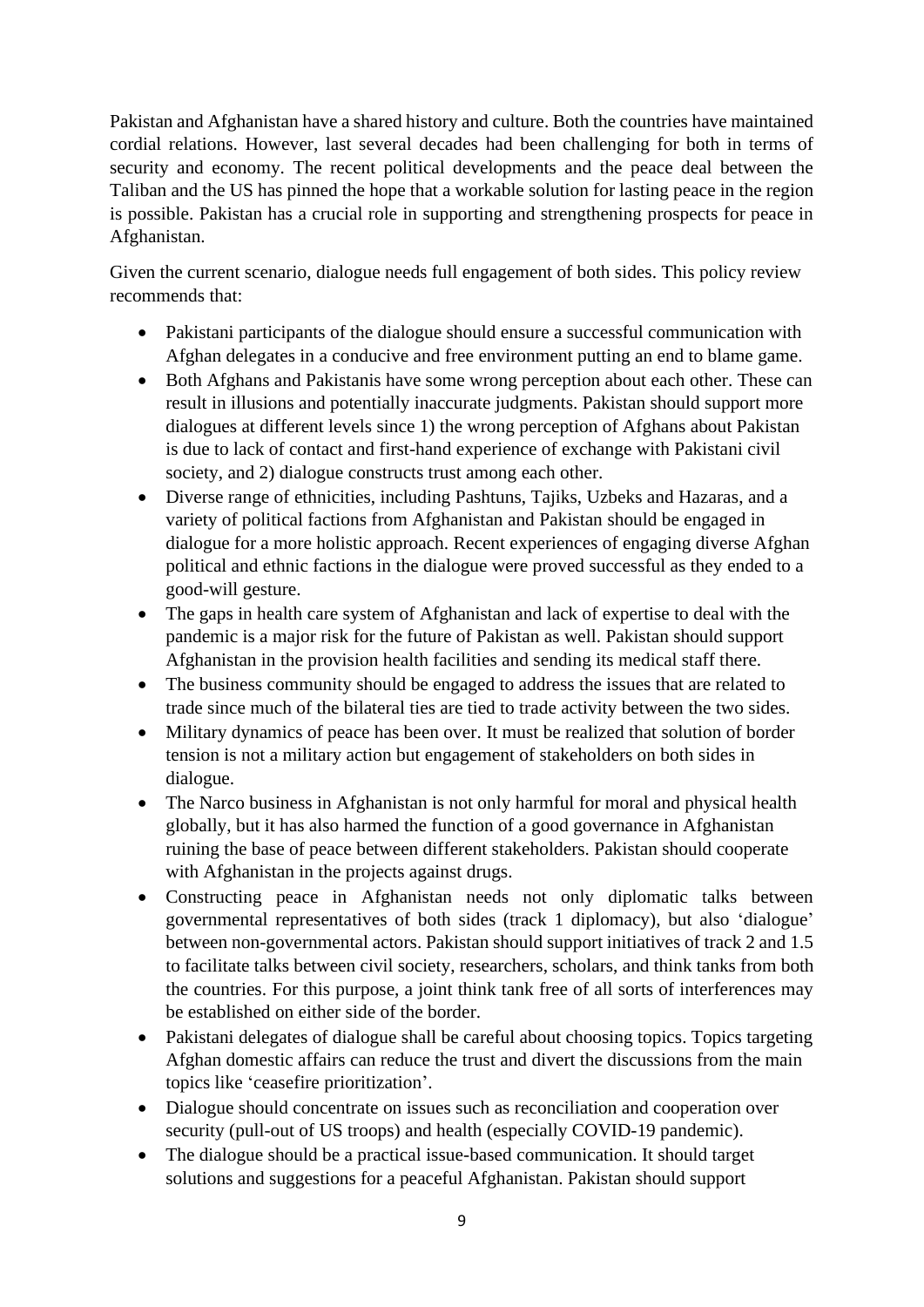exchange programmes, which share its experience of democratic governance with Afghans. Moreover, dialogue should focus on the youth, education, job market, and health system.

- Dialogue is an opportunity to understand the other side and not to convince the other side. Pakistani delegates should use dialogue format to construct trust, showing interest in listening to Afghan delegates and avoid self-righteousness. Dialogue is a chance of finding common points to suggest solutions.
- There should be a mechanism in dialogue which motivates the dialogue partners not to criticize the past, therefore, dialogue should concentrate on current potentials of cooperation between the two countries. Pakistan should encourage updating and concluding new agreements and talks around implementing current agreements.
- Track-II or 1.5 diplomacy or sessions between civil society actors are not the only types of dialogue. Pakistan should support different types and formats of dialogues like exchange of parliamentarians, youths, and academics.
- Parliamentary group meetings should be held for a better understanding at government to government level.
- A joint study group between think tanks and universities should also be formed to mainly focus on Afghan peace and other issues.
- Pakistan should also support the dialogue process which may encourage Afghan partners to take their exclusive role seriously. Topics of dialogue should empower Afghans to construct a free and democratic Afghanistan with their own potential.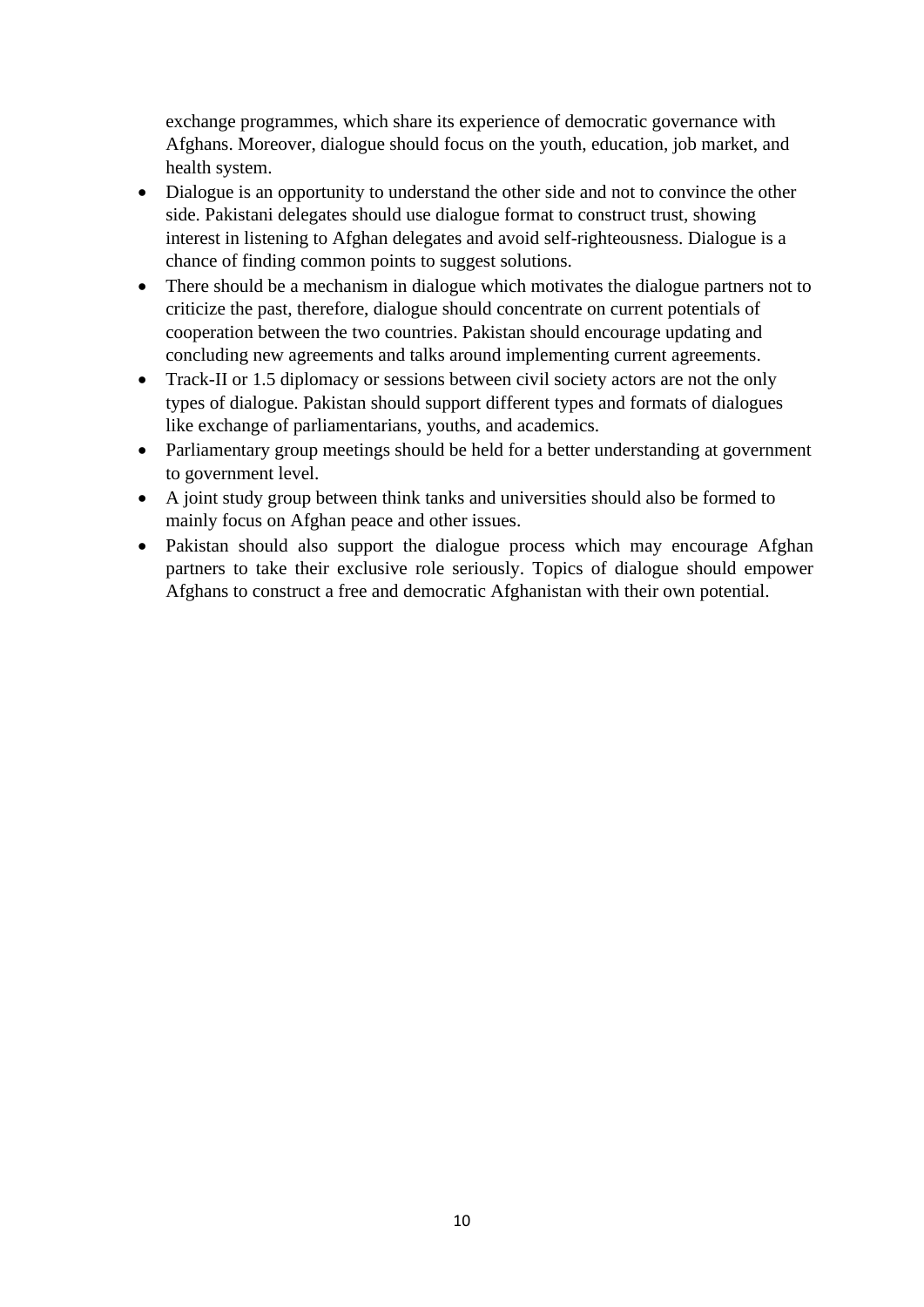#### **References**

Afghan Studies Center 2019, 'Pak-Afghan Youth Discuss Setting up a Caucus', website of Afghan Studies Center

Anjum, D 2019, 'Pakistan offers Scholarships to 1,000 Afghan Students', website of R.S.News, viewed 4 August 2020: https://www.researchsnipers.com/pakistan-offersscholarships-to-1000-afghan-students/

Bradford, J. T 2019, 'Poppies, Politics, and Power: Afghanistan and the Global History of Drugs and Diplomacy' Cornell: Cornell University Press.

Centre for Research & Security Studies 2017, 'Beyond Boundaries' website of CRSS, viewed 10 July 2020:<https://crss.pk/beyond-boundaries/>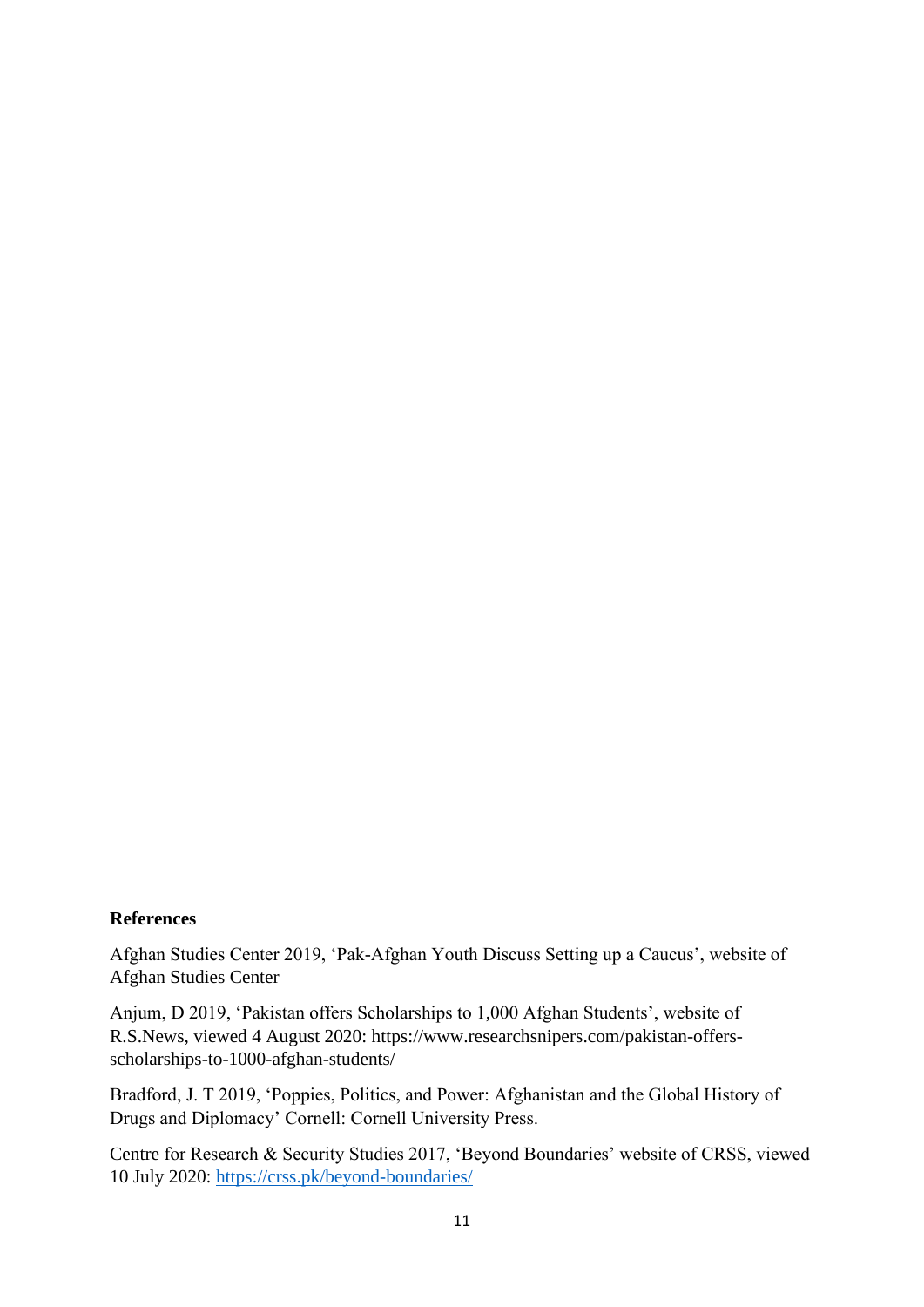Rowlatt, J 2019, 'How the US military's opium war in Afghanistan was lost' BBC News,, 25 April, viewed 05 August 2020, <https://www.bbc.com/news/world-us-canada-47861444>

Friedrich Ebert Foundation 2020, 'Strategic Foresight on Afghanistan-Pakistan Relations', Draft Report on Clingendael-facilitated Workshop Held in February 2020 for Senior Experts from Afghanistan and Pakistan. Islamabad: Friedrich Ebert Foundation office

Helde, ML 2012, 'The Dialogue Handbook', Denmark: DUF –Danish Youth Council, viewed 06 August 2020, [https://afghanstudiescenter.org/pak-afghan-youth-discuss-setting-up-a](https://afghanstudiescenter.org/pak-afghan-youth-discuss-setting-up-a-caucus/)[caucus/](https://afghanstudiescenter.org/pak-afghan-youth-discuss-setting-up-a-caucus/)

Index Mundi 2019, 'Afghanistan Demographics Profile 2019', website of Index Mundi, viewed 10 July 2020: [https://www.indexmundi.com/afghanistan/demographics\\_profile.html](https://www.indexmundi.com/afghanistan/demographics_profile.html)

Khan, A 2017, 'Triangular formations in Asia Genesis, strategies, value added and limitations' 11th Berlin Conference on Asian Security (BCAS), conference organized by Federal Foreign Office (Germany), SWP and Konrad Adenauer Foundation.

Konrad Adenauer Foundation 2020, 'Regional Dialogue Series on Afghan Peace - Building Regional Consensus on the Afghan Peace Process', website of KAS in Kabul, viewed 10 July 2020: [https://www.kas.de/en/web/afghanistan/veranstaltungen/detail/-/content/regional](https://www.kas.de/en/web/afghanistan/veranstaltungen/detail/-/content/regional-dialogue-series-on-afghan-peace)[dialogue-series-on-afghan-peace](https://www.kas.de/en/web/afghanistan/veranstaltungen/detail/-/content/regional-dialogue-series-on-afghan-peace)

Linel, P 2009, 'Rethinking Language, Mind, and World Dialogically: Interactional and Contextual Theories of Human Sense-making' Charlotte, NC: Information Age Publications

Mehmood, K 2019, 'Pak-Afghan Track-II talks kick off from Monday', website of the *Express Tribune*, viewed 10 July 2020: [https://tribune.com.pk/story/1961445/1-pak-afghan](https://tribune.com.pk/story/1961445/1-pak-afghan-track-ii-talks-kick-off-monday)[track-ii-talks-kick-off-monday](https://tribune.com.pk/story/1961445/1-pak-afghan-track-ii-talks-kick-off-monday)

Ministry of Foreign Affairs 2019, 'First Review Session of Afghanistan-Pakistan Action Plan for Peace and Solidarity (APAPPS)' website of Foreign Ministry, Government of Pakistan, viewed 10 July 2019: [http://mofa.gov.pk/first-review-session-of-afghanistan-pakistan-action](http://mofa.gov.pk/first-review-session-of-afghanistan-pakistan-action-plan-for-peace-and-solidarity-apapps/)[plan-for-peace-and-solidarity-apapps/](http://mofa.gov.pk/first-review-session-of-afghanistan-pakistan-action-plan-for-peace-and-solidarity-apapps/)

Ministry of Foreign Affairs 2020, 'Joint Press Release of the 3rd Round China -Afghanistan-Pakistan Trilateral Vice Foreign Ministers' Strategic Dialogue', website of the Foreign affairs ministry, Government of Pakistan viewed 10 July 2020: [http://mofa.gov.pk/joint-press](http://mofa.gov.pk/joint-press-release-of-the-3rd-round-china-afghanistan-pakistan-trilateral-vice-foreign-ministers-strategic-dialogue/)[release-of-the-3rd-round-china-afghanistan-pakistan-trilateral-vice-foreign-ministers](http://mofa.gov.pk/joint-press-release-of-the-3rd-round-china-afghanistan-pakistan-trilateral-vice-foreign-ministers-strategic-dialogue/)[strategic-dialogue/](http://mofa.gov.pk/joint-press-release-of-the-3rd-round-china-afghanistan-pakistan-trilateral-vice-foreign-ministers-strategic-dialogue/)

Ministry of Foreign Affairs – Islamic Republic of Afghanistan 2019, 'Joint Statement of the 3rd China-Afghanistan-Pakistan Foreign Ministers' Dialogue', website of the ministry of foreign affairs, viewed 10 July 2020, https://www.mfa.gov.af/statements/1272-jointstatement-of-the-3rd-china-afghanistan-pakistan-foreign-ministers-dialogue.html

Rowlatt, J 2019, 'How the US military's opium war in Afghanistan was lost', website of BBC, viewed at 10 July 2020: BBC, 2019<https://www.bbc.com/news/world-us-canada-47861444>

Stewart, J 2014, 'Dialogue', Key Concepts in Intercultural Dialogue No: 14, Centre for Intercultural Dialogue.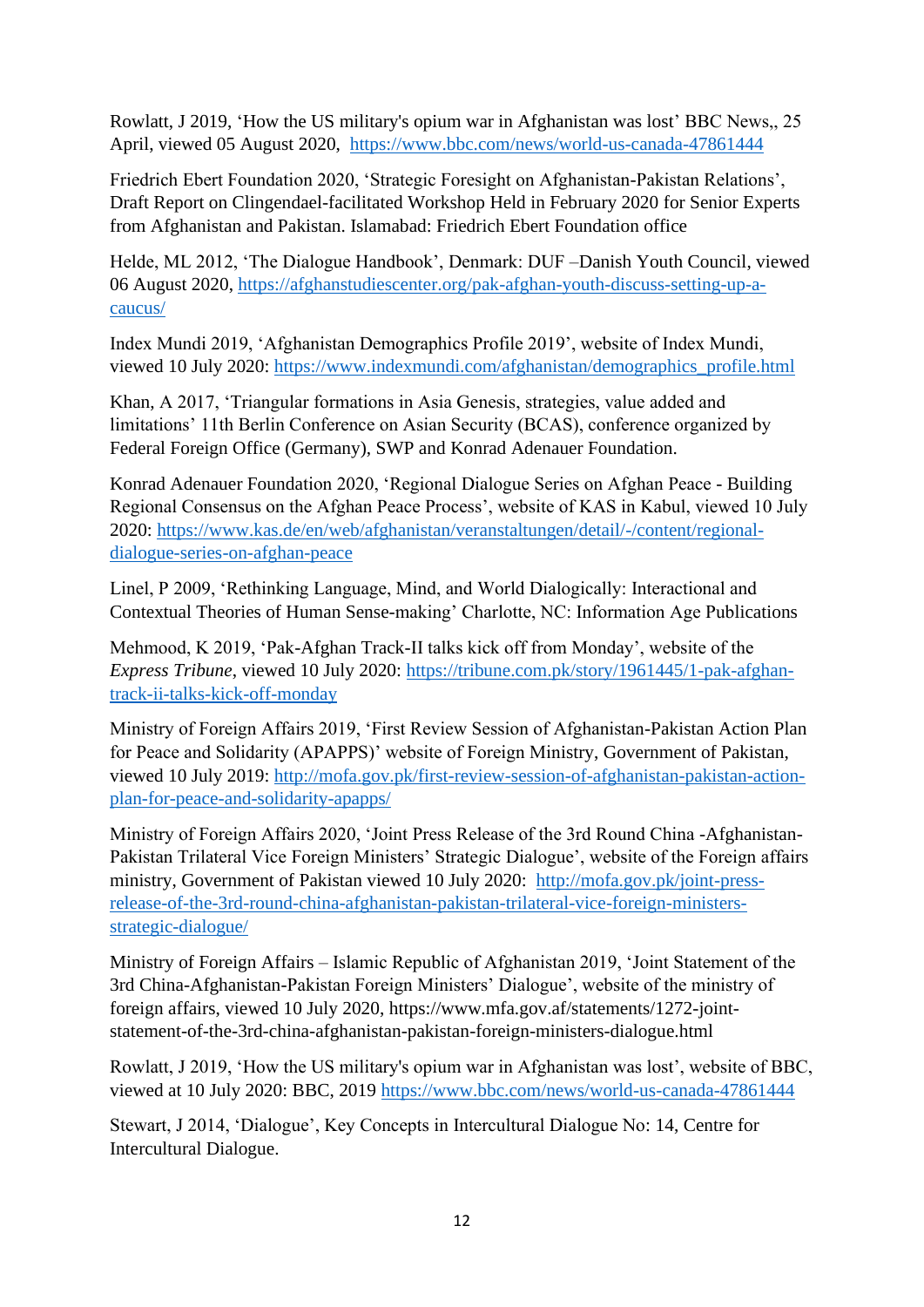United Nations Office on Drugs and Crime (UNODC) 2007, 'Opium Amounts to Half of Afghanistan's GDP in 2007, Reports UNODC' reported by UN Information Service, viewed 10 July 2020,

[https://web.archive.org/web/20110618011240/http://www.unodc.org/india/afghanistan\\_gdp\\_r](https://web.archive.org/web/20110618011240/http:/www.unodc.org/india/afghanistan_gdp_report.html) [eport.html](https://web.archive.org/web/20110618011240/http:/www.unodc.org/india/afghanistan_gdp_report.html)

**Annexure 1**

| Time   State or Track I diplomacy | Track II and 1.5 diplomacy |
|-----------------------------------|----------------------------|
|                                   |                            |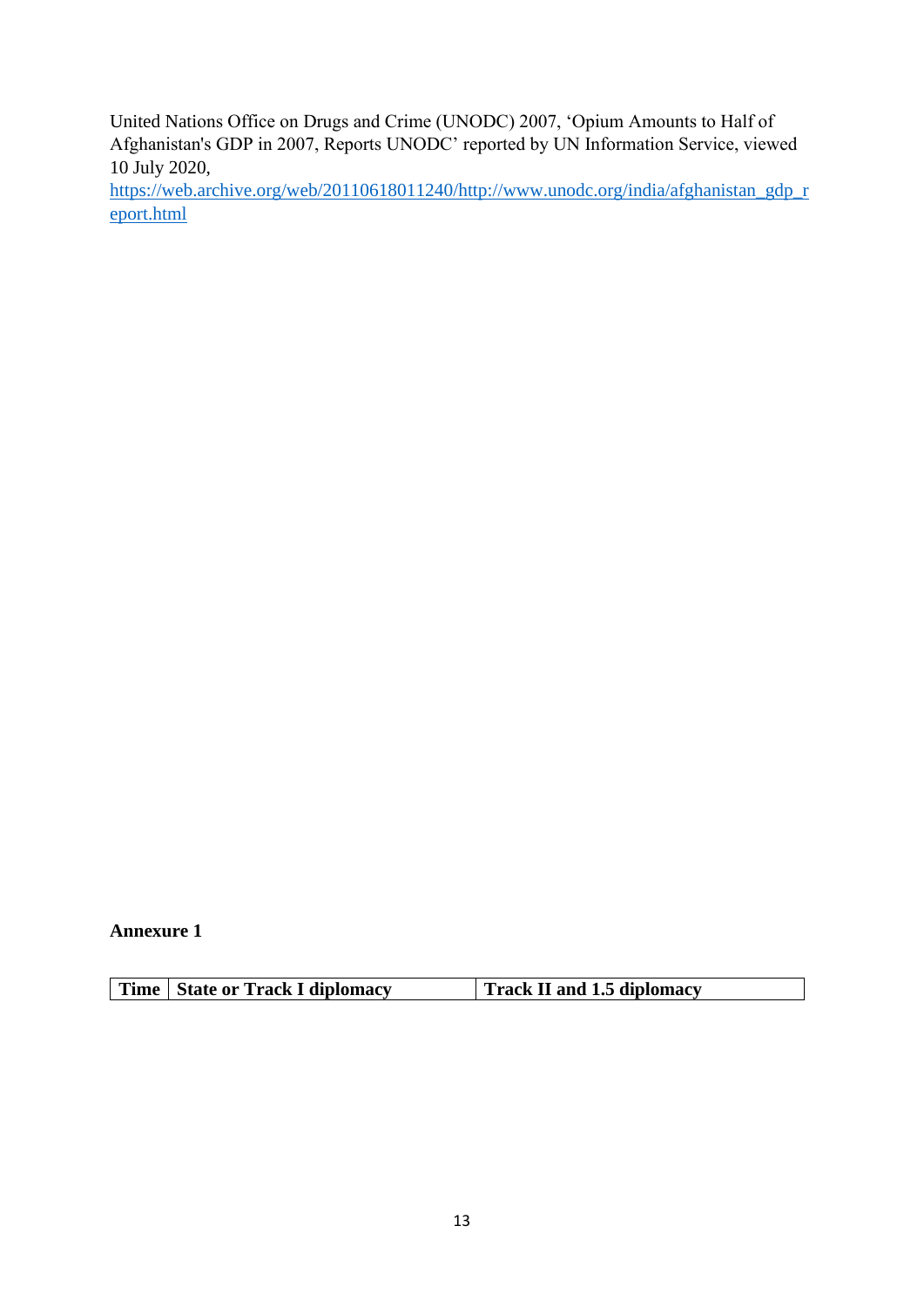| 2020         | 3rd round China-Afghanistan-<br>$\bullet$<br>Pakistan<br>Trilateral<br>Vice<br>Foreign Ministers' Strategic<br>Dialogue (via video link) - July<br>2020<br>(foreign affairs ministry, 2020)                                                                                                                                                                                                                                                                                                                | Strategic Foresight on Afghan-<br>Pakistan<br>Relations,<br>workshop<br>by Friedrich<br>organized<br>Ebert<br>Foundation (FES) of Pakistan -<br>February 2020<br>(FES, 2020)<br>Track-2<br>dialogue<br>the<br>on<br>$\bullet$<br>developments in the peace process<br>Afghanistan, organized by<br>in<br>Heart of Asia Society (HAS),<br>Adenauer<br>foundation<br>Konrad<br>(KAS)<br>and<br>the<br><b>New</b><br>York<br>University's<br>Center<br>on<br>International Cooperation (CIC) -<br>May and June 2020<br>(KAS, 2020) |
|--------------|------------------------------------------------------------------------------------------------------------------------------------------------------------------------------------------------------------------------------------------------------------------------------------------------------------------------------------------------------------------------------------------------------------------------------------------------------------------------------------------------------------|---------------------------------------------------------------------------------------------------------------------------------------------------------------------------------------------------------------------------------------------------------------------------------------------------------------------------------------------------------------------------------------------------------------------------------------------------------------------------------------------------------------------------------|
| 2019<br>2018 | China-Afghanistan-Pakistan<br>Foreign Ministers' Dialogue, in<br>Islamabad - September 2019<br>(Afghanistan<br>Ministry<br>of<br>Foreign Affairs, 2019)<br>First Review<br>Session<br>of<br>$\bullet$<br>Afghanistan-Pakistan<br>Action<br>Plan for Peace and Solidarity<br>(APAPPS) - June 2019<br>(Pakistan)<br>Foreign<br>Affairs<br>Ministry, 2019)<br>China-Afghanistan-Pakistan<br>$\bullet$<br>Foreign Ministers' Dialogue, in<br>Kabul<br>(Afghanistan<br>Ministry<br>of<br>Foreign Affairs, 2019) | Beyond Boundaries: organized by<br>Regional Peace Institute and the<br>Hanns Seidel Foundation - April<br>2019<br>(Mehmood, 2019)                                                                                                                                                                                                                                                                                                                                                                                               |
| 2017         | China-Afghanistan-Pakistan<br>Foreign Ministers' Dialogue, in<br>Beijing<br>(Afghanistan<br>of<br>Ministry<br>Foreign Affairs, 2019)<br>Moscow six part talks: Russia,<br>$\bullet$<br>Afghanistan, Pakistan, China,<br>India, Iran and Central Asian<br>nation - April 2017<br>(Khan, 2017: 4)<br>Kabul peace process: Pakistan,<br>$\bullet$<br>China, Iran, Russia, India,<br>Saudi Arabia, the US and<br>various European countries -<br>June 2017<br>(Khan, 2017: 4)                                  | Beyond Boundaries: March and<br>October 2017<br>(CRSS, 2017)                                                                                                                                                                                                                                                                                                                                                                                                                                                                    |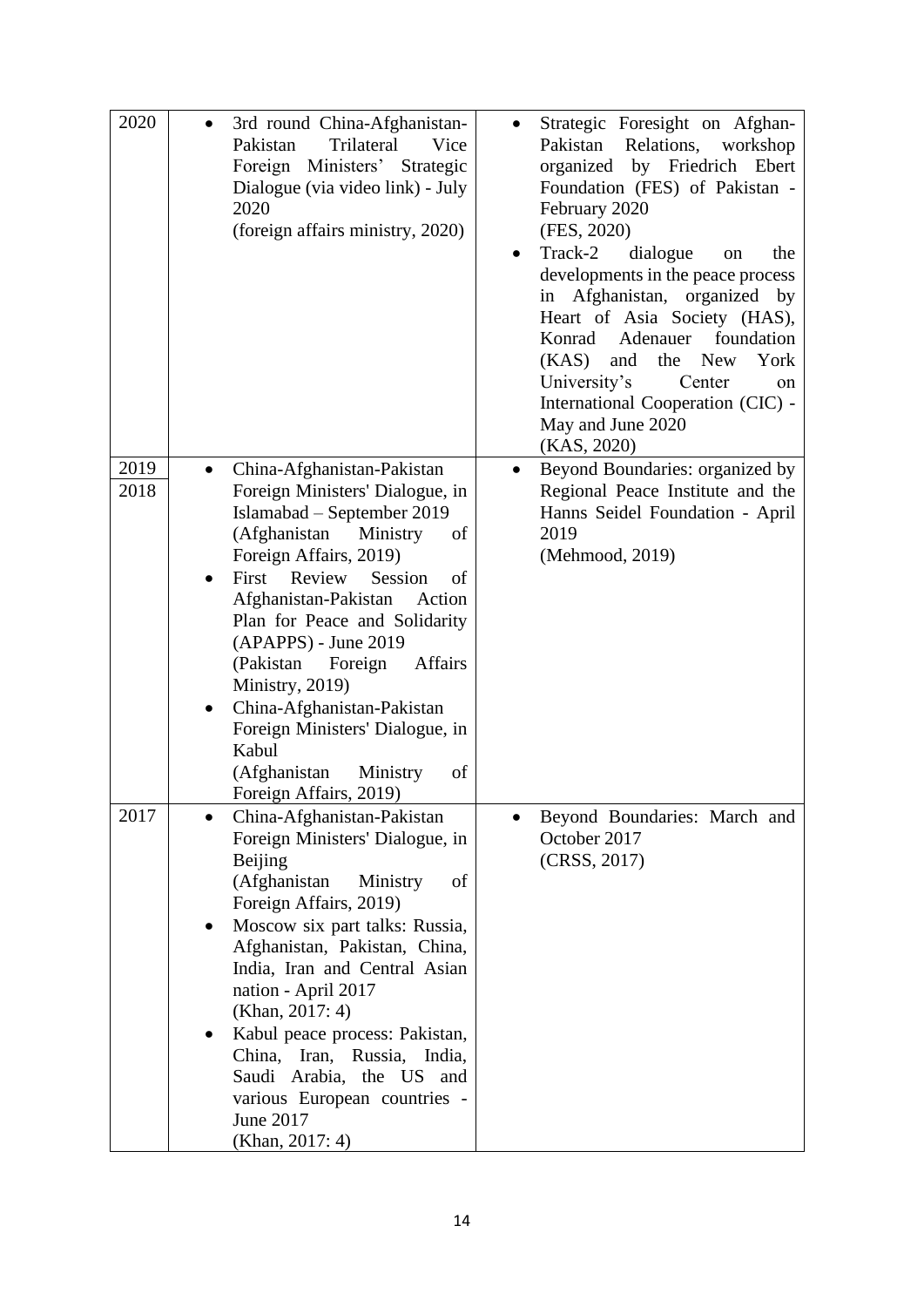| 2016 |           | Quadrilateral Coordination<br>Group (QCG): Afghanistan<br>Pakistan, US and China, in<br>Islamabad (January 2016)<br>(Khan, $2017:4$ )                                                                          | Beyond Boundaries - March and<br>August 2016<br>(CRSS, 2017)                                                                                                                       |
|------|-----------|----------------------------------------------------------------------------------------------------------------------------------------------------------------------------------------------------------------|------------------------------------------------------------------------------------------------------------------------------------------------------------------------------------|
|      | $\bullet$ | Russia, China and Pakistan<br>Dialogue<br>Trilateral<br><sub>on</sub><br>Afghanistan - December 2016<br>(Khan, 2017: 4)                                                                                        |                                                                                                                                                                                    |
| 2015 | $\bullet$ | $2+2+1$ or Murree Peace Process<br>in Pakistan, facilitated<br>by<br>Pakistan,<br>supported<br>and<br>attended by Chinese and the US<br>officials who took part as<br>observers - July 2015<br>(Khan, 2017: 3) |                                                                                                                                                                                    |
|      | $\bullet$ | Heart of Asia' Ministerial<br>Conference: in Pakistan, China,<br>Pakistan and USA attended -<br>December 2015<br>(Khan, 2017: 3)                                                                               | Beyond Boundaries: organized by<br>$\bullet$<br>CRSS in consortium with Safer<br>World and Organization for<br>Economic Studies and Peace<br>(OESP) - October 2015<br>(CRSS, 2017) |

#### **Annexure 2**

The participants of the focused group were as follows:

- Taimur Shamil, an academic and a TV talk show host
- Head of an international organization, Afghanistan Office in Kabul
- Dr Orzala Nemat, an Afghan scholar and civil society leader, a former advisor to Afghan President Ashraf Ghani on Sub-National Governance and AREU Director.
- Mushtaq Rahim, Director, Afghanistan Affairs Unit
- Ammara Durrani, Senior Research Fellow, Jinnah Institute (Islamabad) and Visiting Faculty, School of Politics and International Relations, Quaid-e-Azam University, Islamabad
- Asif Durrani: Pakistan's former ambassador to Iran and UAE, and former Deputy Head of Mission in Afghanistan